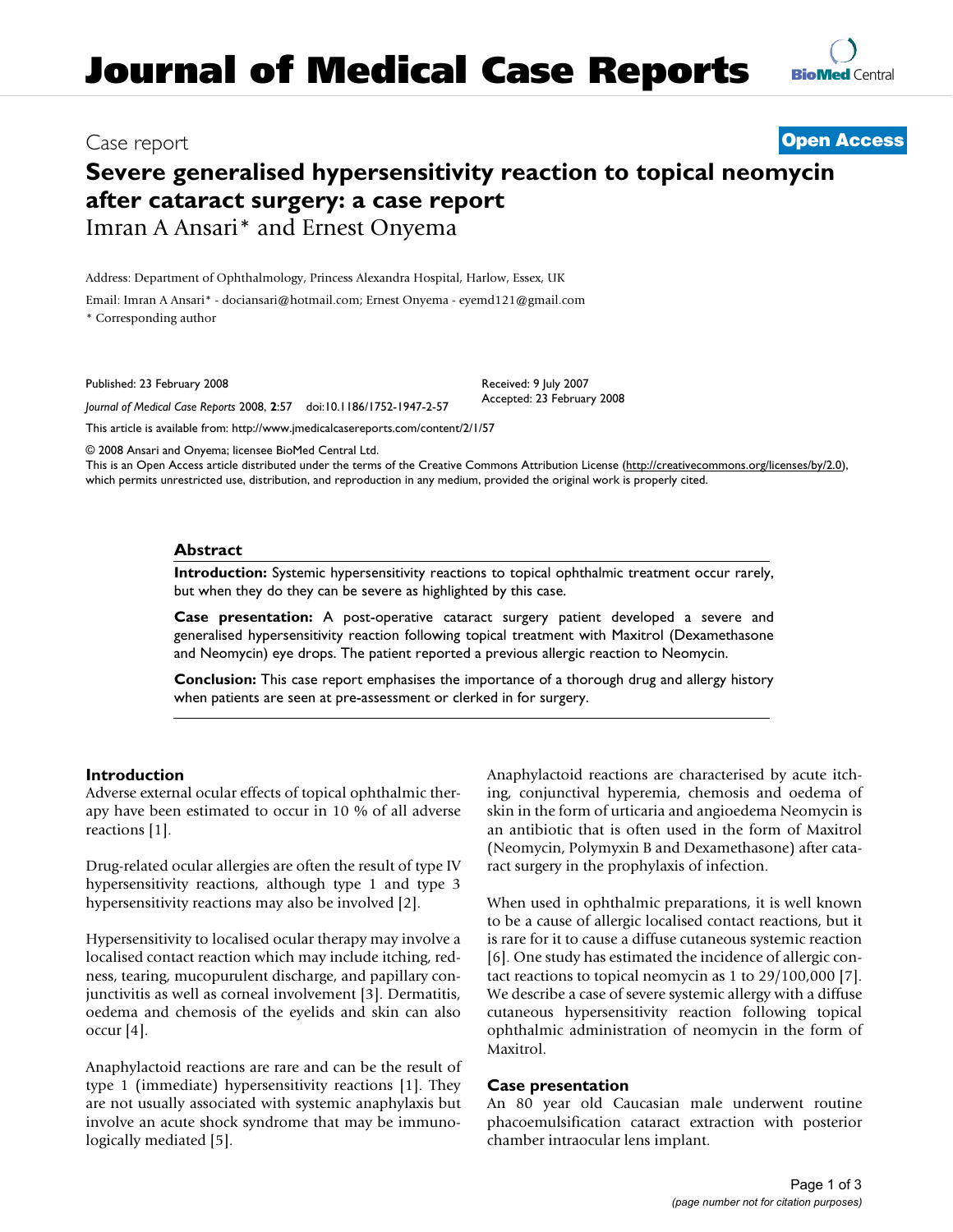The patient had a history of hypertension and hypercholesterolemia for which he was using Atenolol and Simvastatin. He also had a history of bladder cancer for which he had received chemotherapy and radiotherapy.

Of note, the patient had reported an allergic reaction to Neomycin ear drops 30 years previously. This had left him with a rash that improved a few days later.

The patient was discharged after a straight forward cataract operation on Maxitrol eye drops four times a day.

He was seen the next day for the first post-operative visit, and up until then had used Maxitrol twice to the affected eye.

At that stage the patient's eye was noted to be slightly more injected than usual but no further concerns were raised. Papillae were noted on the palpebral conjunctiva and treatment was continued.

The patient was then reviewed 2 weeks post-operatively and had continued to use Maxitrol up until that time. He was found to have increased facial erythema, swelling and crusting around the lids. (see Fig. 1). He also complained of a severe and generalised rash affecting his legs, arms, back and buttocks which was painful. (Figs. 2 and 3). No other mucus membranes were involved.



**Figure 1 Severe pruritic periorbital rash and swelling around left eye.**



Figure 2 **Generalised hypersensitivity reaction involving the trunk and lower limbs.**



**Figure 3 Maculo-papular rash – Involvement of the lower limb.**